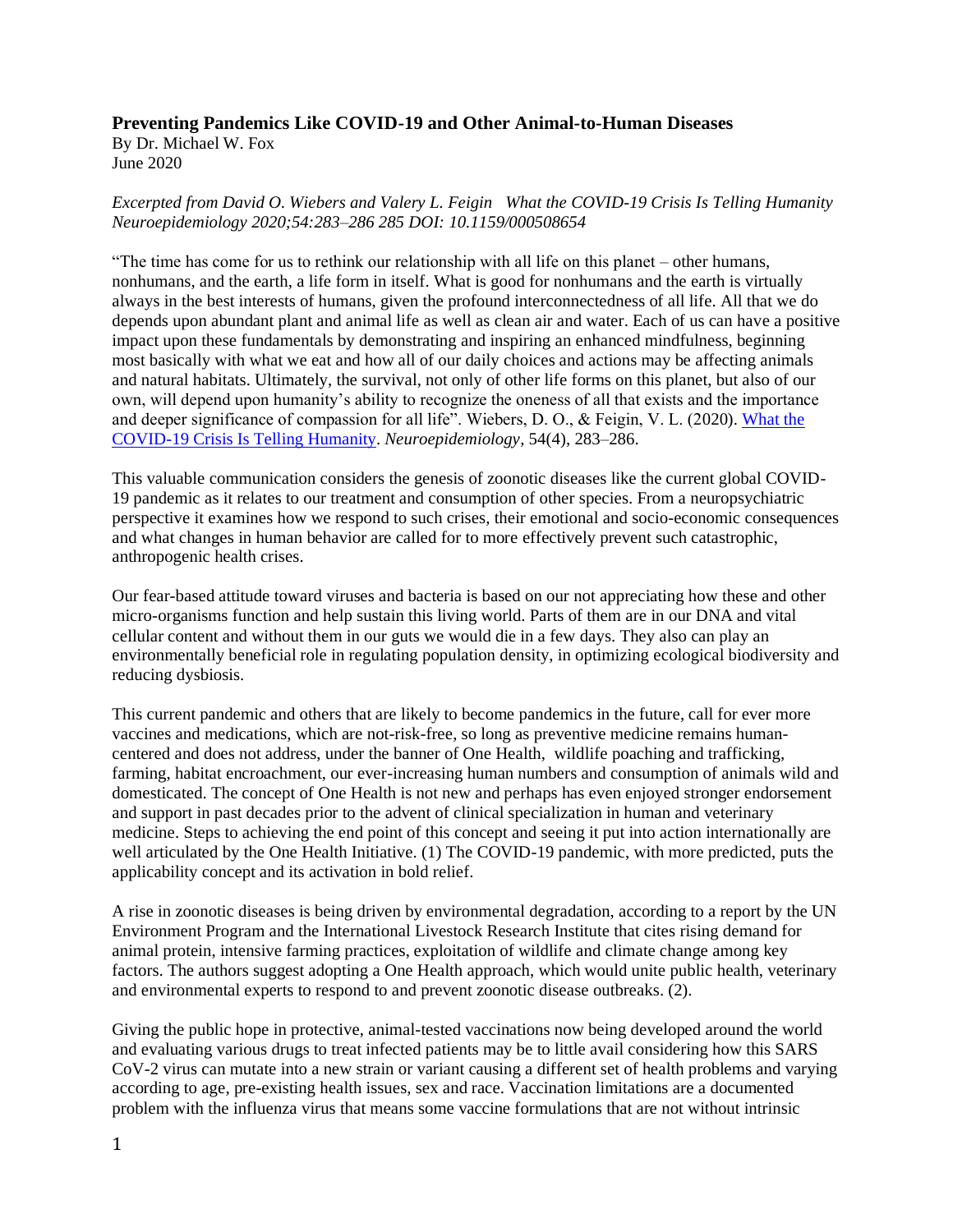vaccinosis risks, will not provide adequate protection. Also, some vaccinations can mean increased susceptibility to other viral infections.

Regrettably, organized veterinary medicine in the farm/food animal sector in particular has prioritized human interests of profitability and productivity over animal health and well-being; and in poor countries and communities fails to adequately serve the animal health-needs of small producers where corruption, falsifying vaccination records and inadequate surveillance and prevention of zoonotic diseases have been well documented. (3).

Millions of mammals, amphibians, birds, insects and reptiles are imported legally into the US every year, potentially bringing with them "a kaleidoscope of pathogens," writes former Fish and Wildlife Service inspector Jonathan Kolby. "With few exceptions, the US has no laws specifically requiring disease surveillance for wildlife entering the country, and the vast majority of wild animal imports are therefore not tested," Kolby writes. (4)

While this reality may make one despair, all countries should be severely sanctioned economically for engaging in wildlife trafficking and for having open markets selling wild-caught animals. And there must be a redoubling of wild habitat protection from human encroachment with population control through voluntary and ready access to family planning, smaller families and communities needing fewer livestock to sustain their needs.

Philosopher David Benatar observes "It is curious, therefore, that changing the way humans treat animals—most basically, ceasing to eat them or, at the very least, radically limiting the quantity of them that are eaten—is largely off the radar as a significant preventive measure." (5).

In an article in the [The Intergovernmental Science-Policy Platform on Biodiversity and Ecosystem](https://ipbes.net/covid19stimulus)  [Services](https://ipbes.net/covid19stimulus) the authors put the responsibility for COVID-19 squarely on our shoulders. "There is a single species that is responsible for the COVID-19 pandemic – us. As with the climate and biodiversity crises, recent pandemics are a direct consequence of human activity – particularly our global financial and economic systems, based on a limited paradigm that prizes economic growth at any cost. We have a small window of opportunity, in overcoming the challenges of the current crisis, to avoid sowing the seeds of future ones," (6).

Hopefully this global health crisis is catalyzing international collaboration in prevention and treatment. We may yet see the emergence of a United Environmental Nations that unshackles public health from politics, nationalism, isolationism and prioritizing the economy over the health and security of the people and links public health with environmental and animal health. Above all, humans should keep out of wildlife habitat where such diseases emerge and to which we have no immunity; and for consumers in industrial countries to support producers of organically certified foods to sustain a healthful vegetarian/vegan diet with minimal or zero consumption of eggs, dairy, meat including sea foods.

Continuing to consume animals as a basic food-source, marketing ever more vaccines and having ever more children, the rich and poor alike will be subject to the indiscriminate justice of natural law until we all abide in greater harmony with other species as well as with each other. Alternatively, with deteriorating natural controls of health-sustaining biodiversity, plagues and pestilences of Biblical proportions will be the legacy of our collective failure in planetary stewardship that surviving generations will inherit.

As a One-Health advocating veterinarian I appeal to all consumers and governments to consider the impossibility of preventing such pandemics and other animal-food-borne epidemics and regional outbreaks of disease because of the enormous scale of factory farm animal production systems---billions